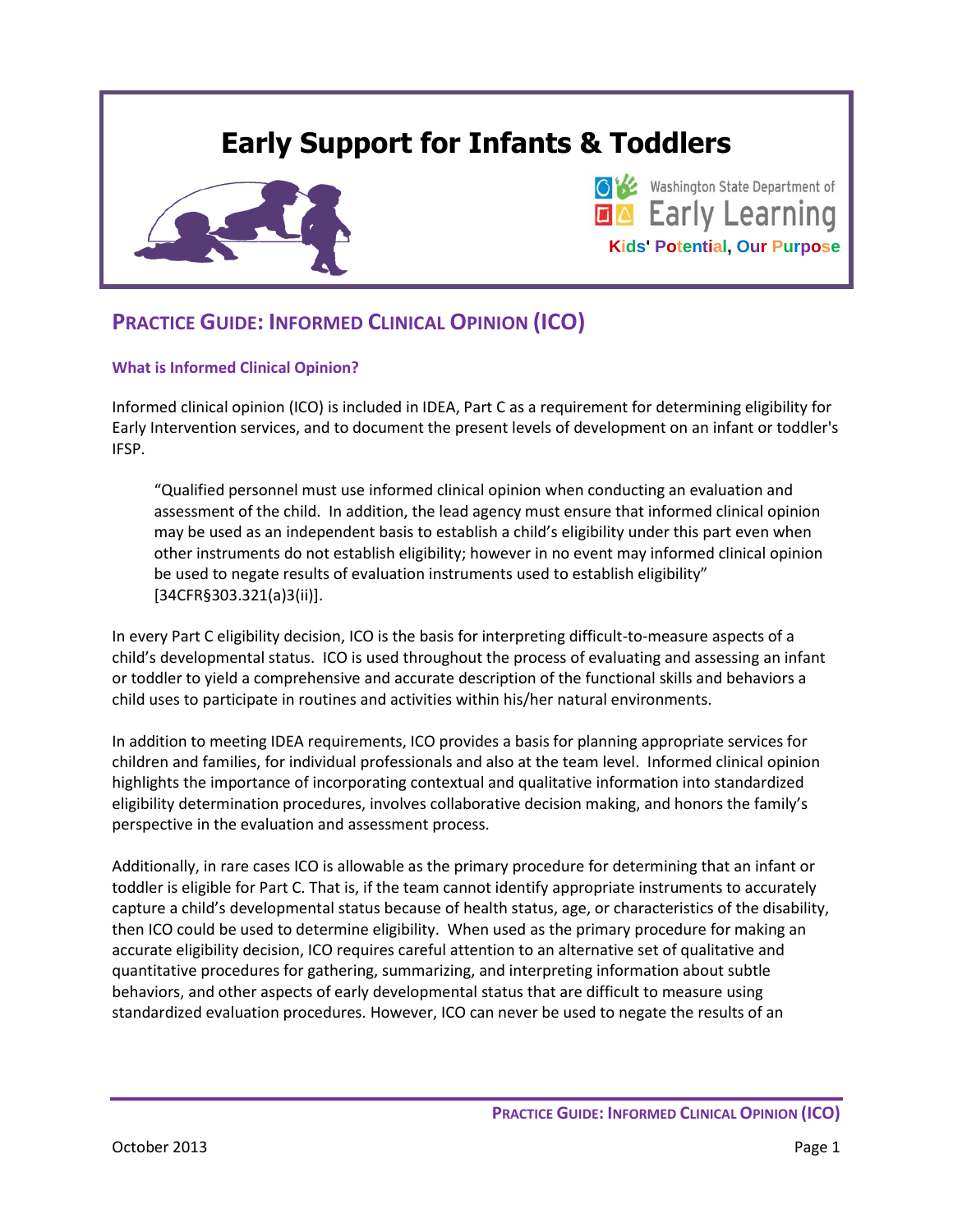evaluation or assessment that would otherwise demonstrate eligibility for Part C (34CFR§303.321(a)3(ii)).

**When Can Informed Clinical Opinion Be Used as the Primary Procedure for Making an Eligibility Decision?**

Informed clinical opinion is a process, not a definition of eligibility, and its use to determine eligibility does not replace or modify a state's definition of eligibility for Part C. Instead, informed clinical opinion is the outcome of a careful team process for reaching a well-informed consensus decision about a child's eligibility for Part C, including but not limited to the following examples:

- Traditional measures of eligibility evaluation have been attempted but cannot be administered according to standardized procedures, or do not yield reliable, valid scores for comparison to state eligibility criteria.
- Traditional measures and procedures are unavailable or yield invalid scores when used to evaluate:
	- $\circ$  priority developmental concerns (e.g., temperament, attachment, self- regulation);
	- $\circ$  qualitative characteristics (e.g., muscle tone, approaches to learning, play), or;
	- o combinations of subtle, inconsistent, erratic, and/or ambiguous developmental performance, and skill repertoires.
- Parents or professionals believe the standardized measures fail to capture important information about the child and have evidence that the child has a delay or may show a delay over time.
- More specific and accurate information is available via interviews, observations, and other qualitative measures rather than through traditional evaluation methods.
- Children are hospitalized or restricted to other settings not appropriate for testing, or behavior patterns interfere with administration protocols.

# **How is ICO Used as the Primary Source of Eligibility Determination?**

When conducted properly, ICO involves a rigorous and complex process that is often more lengthy and involved than administration of a standard sequence of evaluation and assessment measures. The ICO process for determining eligibility has been described as resembling a mini-research procedure that uses review of multiple sources of qualitative and quantitative data collected from a variety of sources (Bagnato, 2006). Characteristics of a good ICO process include preparation, information gathering, and decision-making, as well as the following:

- Trained professionals All staff need to be trained in general ICO procedures and in the specific procedures, methods, and instruments used for each child; ideally, mentoring is also available for parents and professionals engaged in an ICO process.
- Well-defined behaviors Behaviors in question should be identified as specifically as possible by both parents and professionals at the outset of the process, so that all team members are looking at and for similar indicators and functional uses.
- A structured process There should be clearly articulated steps for family-friendly assessment of specific functional behaviors, identification of each specific procedure (e.g., observation, interview, rating scales), settings, methods, instruments to be used, and the people responsible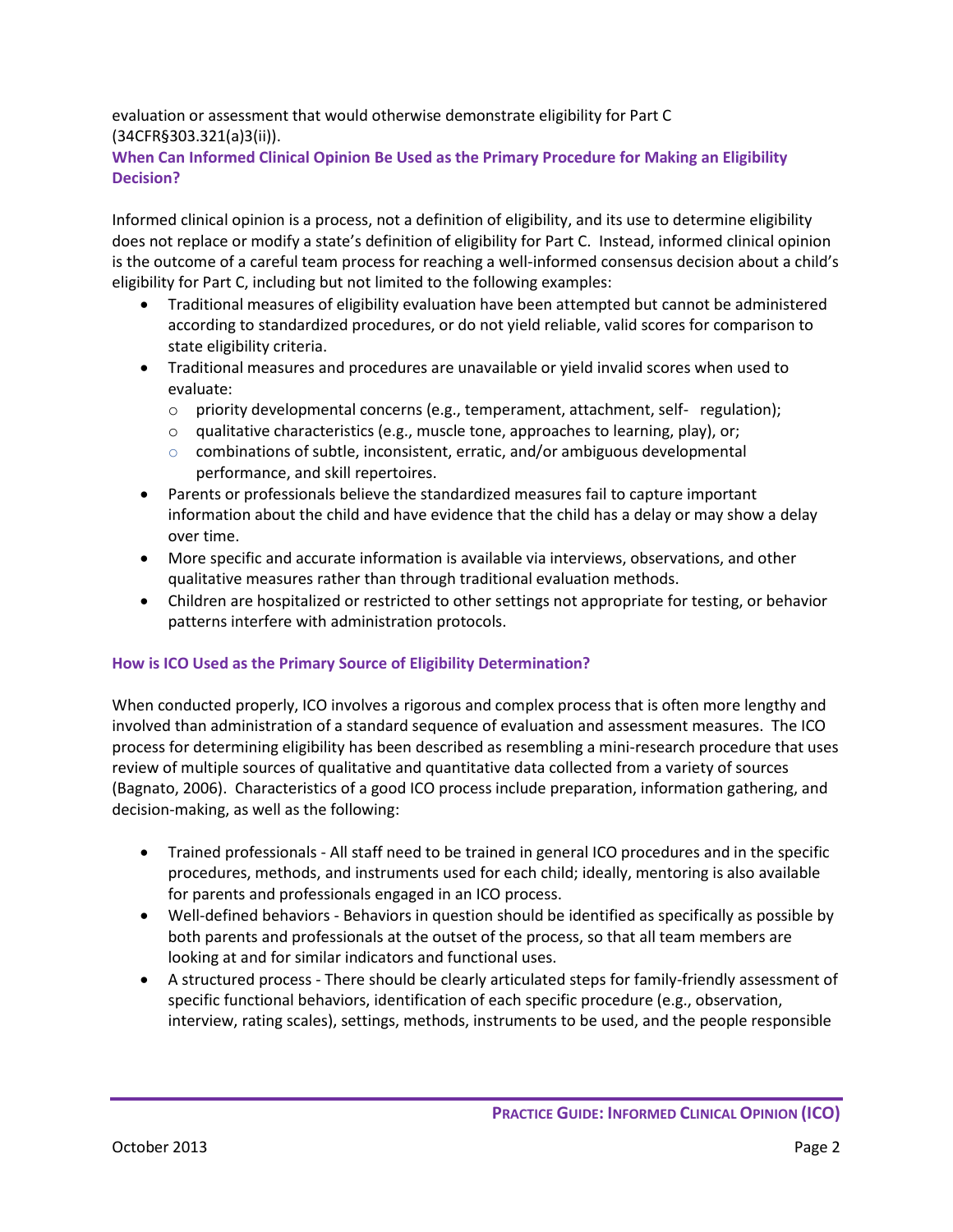for collecting the information, with flexibility to respond to information that emerges during the ICO process.

- Multiple sources & settings More than one professional works with parents to gather information across a variety of settings where the child participates, for multiple perspectives and thoroughness of data gathering.
- Consensus decision on eligibility An accurate eligibility decision via ICO requires input from parents and professionals who know the child well, using a variety of assessment procedures across the full range of settings where a child participates. Parent and professional input is given equal weight in making an eligibility decision.

# **Who Does What in the ICO Process?**

Family Resources Coordinators (FRCs) coordinate the evaluation and assessment process between the family and service providers, and document that all procedural safeguards were shared and discussed to ensure families understand their rights.

Individual service providers employ their professional knowledge of child development, disability areas, assessment, and cultural sensitivity/relevance, and document that all assessment procedures used are appropriate for each child and family. Informed clinical opinion is used in the selection of specific evaluation instruments, procedures for gathering information, and interpretation of results.

The family observes the child's performance in evaluation and assessment procedures and elaborates with more detail about his/her behavioral repertoire, compares typical "test" behaviors with typical behaviors across settings, and clarifies the validity (success) of evaluation and assessment procedures in capturing skills and behaviors the child exhibits when participating in daily routines.

The team reviews and synthesizes all available information and comes to a consensus decision about eligibility and early intervention services. The team examines and analyzes all primary findings and concerns of each team member, generates a forum for discussion of apparent contradictions in findings among team members, and reaches a consensus decision on eligibility.

# **What Specific Procedures Might Be Used?**

The specific evaluation procedures identified will vary for each child and family. Important characteristics of the process include selection of authentic and family-friendly formats that structure information gathering over the 45 day timeline and across settings and people, including:

- interviews with parents; observations of parent-child interactions; parent reports from appropriate sections of curriculum-based assessment (CBA) instruments.
- observation of the child at play using selected sections of CBA instruments; qualitative measures such as social-emotional and/or social interaction scales.
- interviews and observations from center-based programs or child care providers, including peer interaction and play scales.
- medical, sensory, and/or neurodevelopmental examinations and assessments.
- selected items as appropriate from skill-based normed and curriculum-based assessments.
- measures that yield a functional profile, such as the Abilities Index or SPECS.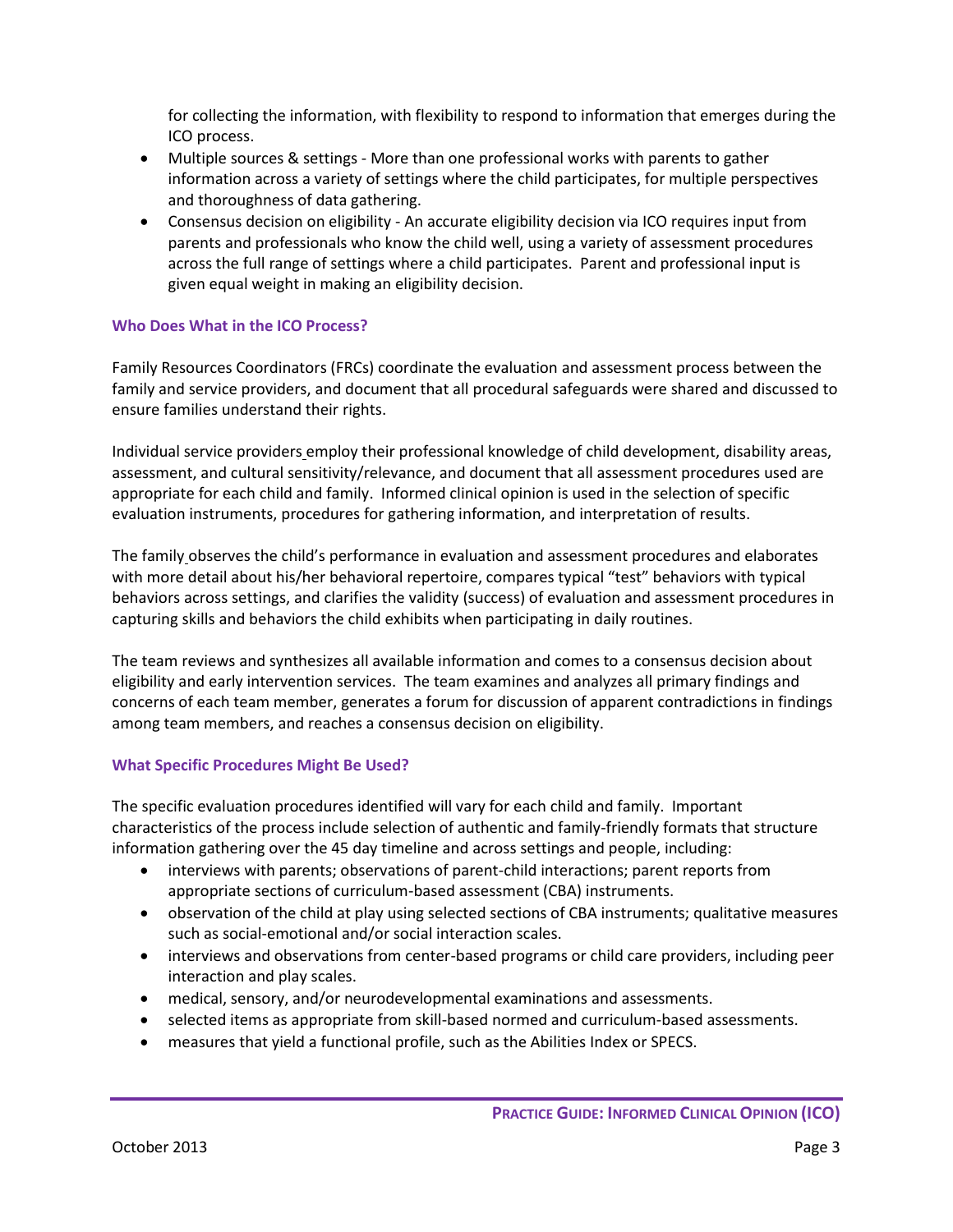• instruments that provide a format for achieving team consensus, such as SPECS or COACH.

#### **How are Results of ICO Procedures Documented?**

A summary of the team's ICO must be documented on each infant or toddler's IFSP. As providers, we have more experience and do a better job documenting formal test results than summarizing and interpreting the results of more qualitative and customized evaluations. Documentation of all information about the child from all sources is important to insure that appropriate procedures were used to reach an accurate eligibility decision, and to provide a point of comparison for IFSP updates and progress monitoring. This documentation should include:

- A summary of major findings in each developmental area.
- A brief description of each procedure and/or instrument used to gather information in each setting.
- The dates and settings where information was gathered.
- The name and role of each team member involved in gathering information during the process, including parents, other family members, and other caregivers.
- The consensus decision of the team relative to eligibility for Part C services.
- Identification of areas of disagreement or contradictions in team members' perspectives, conclusions, and/or interpretation of information.

#### **Reference List**

Bagnato, S. J. (2007). Authentic Assessment for Early Childhood Intervention: Best practices. New York, NY: Guilford Press Inc.

Bagnato, S.J. (2006). Formalizing informed clinical opinion assessment procedures is more likely to yield accurate results. Endpoints, 2(3). Retrieved from: [http://tracecenter.info/endpoints/endpoints\\_vol2\\_no3.pdf](http://tracecenter.info/endpoints/endpoints_vol2_no3.pdf)

Bagnato, S.J. and McKeating-Esterle, E. (2010). Authentic and evidence-based instruments for informed clinical opinion. Valid Use of Clinical Judgment (Informed Opinion) for Early Intervention Eligibility Session 3: NECTAC Webinar Series on Early Identification and Part C Eligibility.

Bagnato, S.J., McKeating-Esterle, E., Fevola, A.F., and Bortolamasi, P., (2008). Valid use of clinical judgment (informed opinion) for early intervention eligibility: Evidence-base and practice characteristics. Infants and Young Children, 21(2), 334-349.

Bagnato, S. J., and Neisworth, J. T. (1990). System to Plan Early Childhood Services (SPECS): Administration manual. Circle Pines, MN: American Guidance Service.

Bagnato, S. J., Neisworth, J. T., and Pretti-Frontczak, K. (2010). Linking authentic assessment and early childhood intervention: Best measures for best practices, Second Edition. Baltimore, MD: Paul H. Brookes Publishing Co.